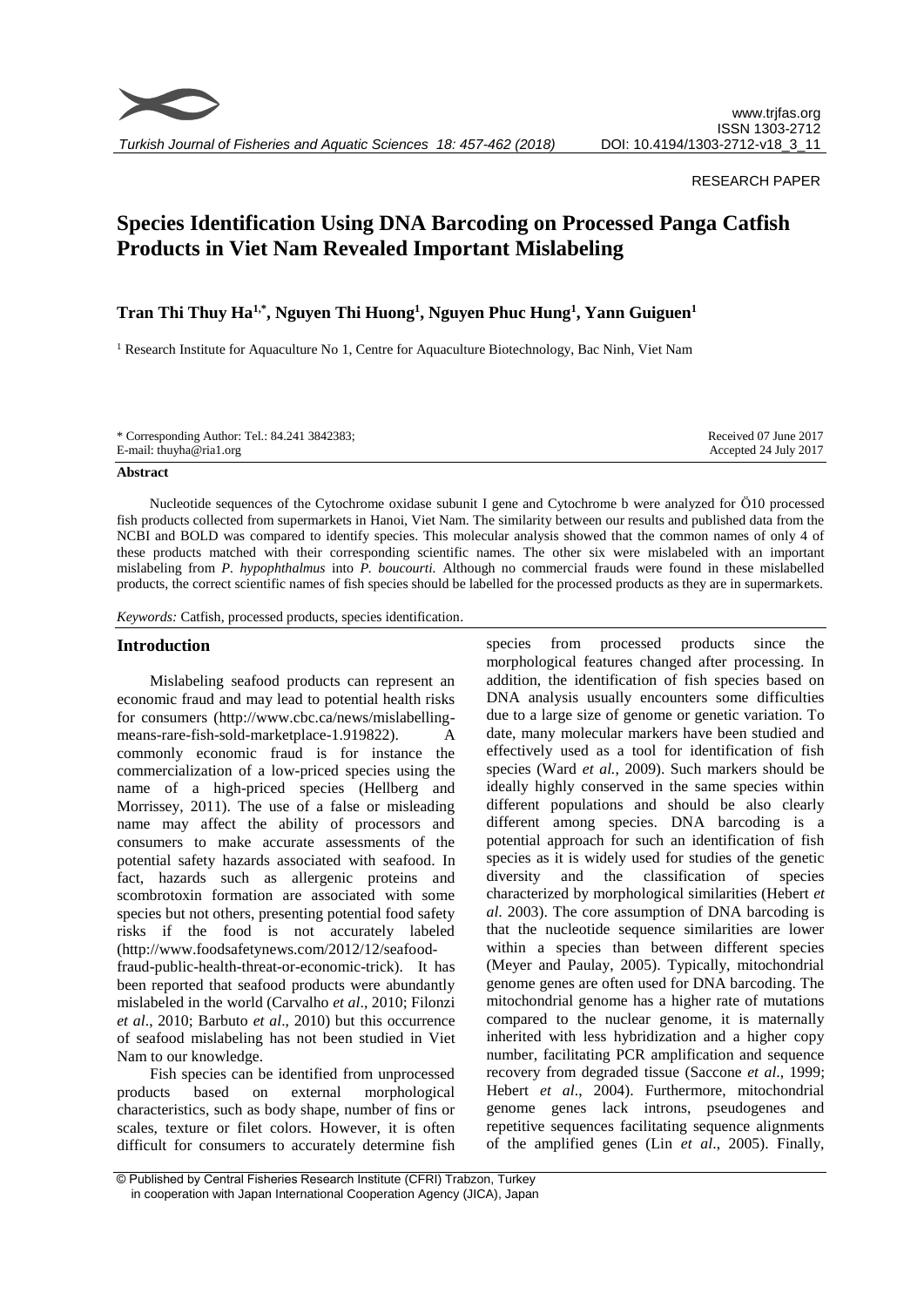many complete mitochondrial DNA genome sequences are publicly available and primers can therefore be designed to amplify and sequence mitochondrial genes in any species with a published mtDNA genome (Folmer *et al*., 1994).

DNA barcoding could be used to monitor the illegal trade of wildlife, such as protected or endangered species as well as identify the species origin of commercially processed food (Dawnay *et al*., 2007; Marko *et al*., 2004). Until now, a number of studies have shown the applicability of DNA barcoding for accurate identification of a wide range of fish species (Ward *et al*., 2005; Ward *et al*., 2009; Hubert *et al*., 2008). Besides, the combination of some genes for identified species becomes the prefered method. Nicole *et al*. (2012) identified species from fish processed products based on three distinct mitochondrial genes (16S-rDNA, COI and Cytb). Among the classical DNA barcoding mitochondrial markers used for animal species, the COI gene, which encodes for the cytochrome oxidase subunit I, was considered as a suitable marker because its [mutation](https://en.wikipedia.org/wiki/Mutation) rate is often fast enough to distinguish closely related [species](https://en.wikipedia.org/wiki/Species) and also its sequence is conserved among conspecifics. The the cyt*b* sequence encoding Cytochrome b, shows considerable variation and allows for the differentiation of even closely related species due to its relatively high interspecies variation and low intraspecies variation [\(Mackie and others 1999;](http://onlinelibrary.wiley.com/doi/10.1111/j.1541-4337.2008.00046.x/full#b90) [Aranishi and others 2005a\)](http://onlinelibrary.wiley.com/doi/10.1111/j.1541-4337.2008.00046.x/full#b9).

The present study aimed at using COI and Cytb genes to identify fish species in some processed seafood products available in markets in Vietnam.

The DNA of 37 seafood products, including raw processed products or frozen and fillet products were extracted successfully. Genes were amplified with an average length of 700 bp for COI; 500 bp for 16SrDNA and 850 bp for the Cytb. Results showed that 16 seafood products were correctly labeled based on the results obtained with these three gene markers, 12 samples were correctly labeled with two gene markers and 5 samples were correctly labeled with only one gene marker.

## **Materials and Methods**

## **Processed Fish Products**

Twenty samples from ten processed fish products were collected from two well-known supermarkets, namely Big C Long Bien and Aeon Mall Long Bien in Hanoi, Viet nam. These products were labeled in the supermarkets as being processed from the following species: *Pangasius hypophthalmus, Pangasius bocourti, Prionace glauca* and *Oncorhynchus mykiss* (Table 1). The processed products, which had been frozen at -20° C at the supermarkets, were labelled with both common and scientific names. Details of names of these products, their processing method and origin is presented in Table 1.

#### **DNA Extraction**

Total genomic DNA was extracted from the 20 samples, using the DNeasy mericon Food Kit (Qiagen, Germany) according to the manufacturer's

| No | Code of<br>sample                 | Name of product                                                         | Scientific name of<br>fish   | Processing method                           | Origin  |
|----|-----------------------------------|-------------------------------------------------------------------------|------------------------------|---------------------------------------------|---------|
|    | CCV1, CCV2                        | Ball of ground and<br>roasted Pangasius bocourti                        | Pangasius bocourti           | Fish ground and<br>roasted                  | Vietnam |
| 2  | TL1, TL2                          | Ball of ground and<br>Roasted Pangasius bocourti<br>with dill           | Pangasius bocourti           | Fish ground and<br>Roasted with dill        | Vietnam |
| 3  | CQ1, CQ2                          | Ground and roasted <i>Pangasius</i><br>hypophthahalmus with<br>cinnamon | Pangasius<br>hypophthahalmus | Fish ground and<br>Roasted with<br>cinnamon | Vietnam |
| 4  | KC1, KC2                          | Dry fillet of <i>Pangasius</i><br>hypophthahalmus                       | Pangasius<br>hypophthahalmus | Fish filleted and dry                       | Vietnam |
| 5  | CC1, CC2                          | Ground and grilled Pangasius<br>bocourti                                | Pangasius bocourti           | Fish ground and<br>grilled                  | Vietnam |
| 6  | LB1, LB2                          | Fillet of <i>Pangasius</i><br>hypophthahalmus rolled with<br>flour      | Pangasius<br>hypophthahalmus | Fish filleted and rolled<br>with flour      | Vietnam |
| 7  | VB1, VB2                          | Ball of ground <i>Pangasius</i><br>bocourti                             | Pangasius bocourti           | Fish ground and boiled                      | Vietnam |
| 8  | FB1, FB2                          | Burger of <i>Pangasius bocourti</i>                                     | Pangasius bocourti           | Fish ground and<br>roasted                  | Vietnam |
| 9  | CH <sub>1</sub> , CH <sub>2</sub> | Roll of roasted Oncorhynchus<br>mykiss                                  | Oncorhynchus<br>mykiss       | Fish filleted, rolled<br>and roasted        | Vietnam |
| 10 | CM1, CM2                          | Fillet of Prionace glauca                                               | Prionace glauca              | Fish filleted                               | Vietnam |

**Table 1.** Main information of 20 samples from 10 processed fish products collected in supermakets in Viet Nam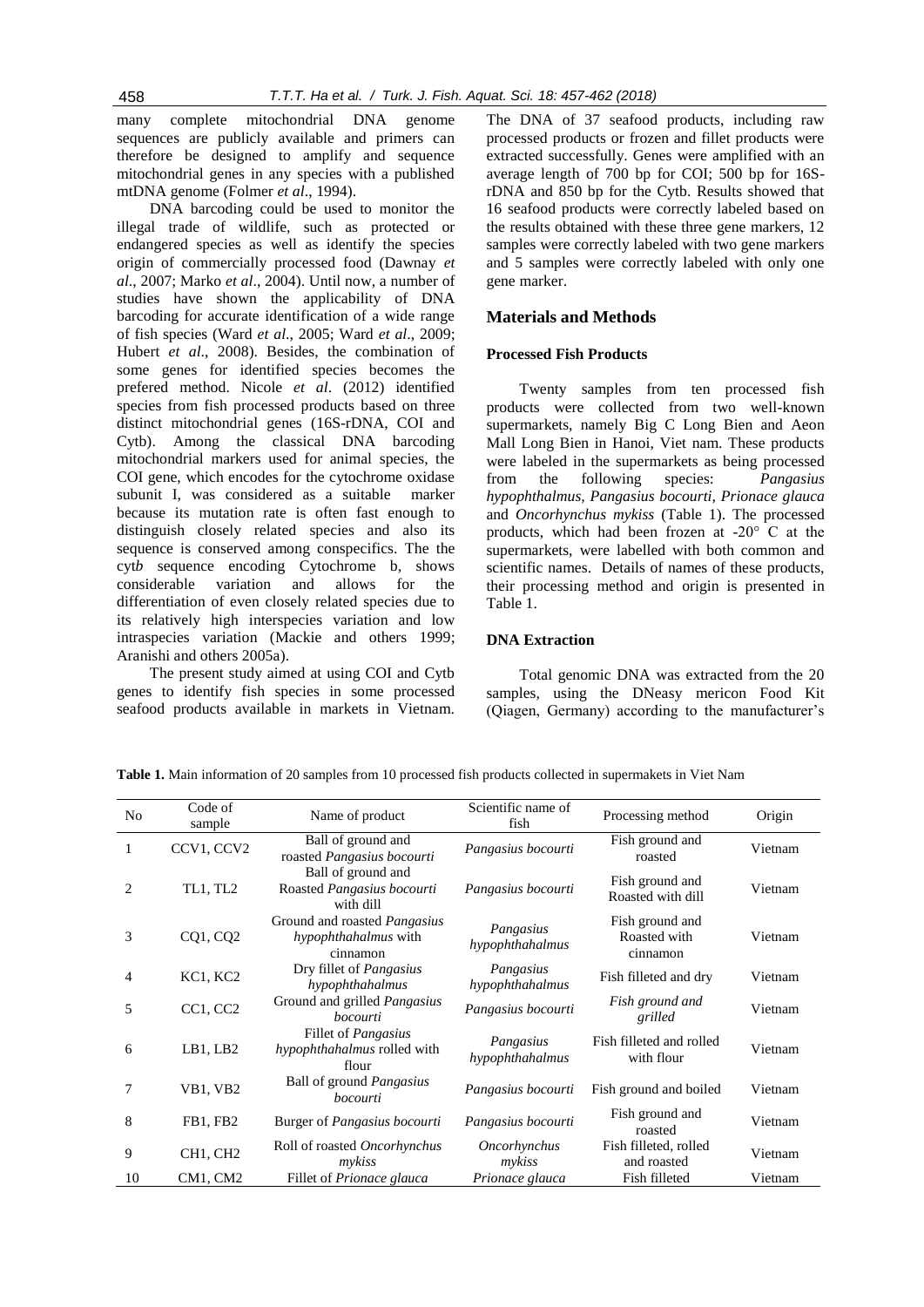intrusctions. After extraction, the quantity and quality of DNA was determined using 0.8% argarose gel and Nanodrop 2000C (Thermo Scientific, Country).

## **Amplification of COI and Cytb Genes**

To amplify the COI genes, we used MAB primers (MAB F and MAB R) and FISH primers as described in Badhul Haq *et al.* (2012) and Ward *et al.* (2005) and the primers designed by Russell *et at.* (2000) and Wolf *et at.* (2000) were used for the Cytb genes (Table 2)

PCR reactions were carried out with a total volume of 25  $\mu$ l, including 3  $\mu$ l of DNA (100 ngl<sup>-1</sup>), 0.5 μl of 100 mM Tris HCl (pH 8.3), 0.5 μl of 500 mM KCl (pH 8.3), 2.5 μl of MgCl<sub>2</sub> (25 mM), 1.0 μl of dNTPs (5 mM), 0.5 µl of each forward and reverse primers (10 pm  $\mu l^{-1}$  per primer), and 1 u  $\mu l^{-1}$  Taq Polymerase. The cycling conditions were: 94 °C for 2 min; 35 cycles at 94 <sup>0</sup>C for 50 s; 50-56 <sup>°</sup>C for 50 s; 72  $^{\circ}$ C for 1 min; 72  $^{\circ}$ C for 10 min and kept at 4  $^{\circ}$ C. Amplification reaction was performed on PCR Mastercycler Pro S (Manufacturer, Place, Country).

#### **Sequences of COI and Cytb Genes**

PCR products were analyzed on 2% agarose gels by electrophoresis. Before the sequencing step, all products were purified by using Expin™ PCR SV kit (GeneAll). Then, the qualified PCR products were sequenced using the Bigdye Terminator v3.1 Cycle Sequencing kit at First BASE Laboratories, Malaysia. The solution (10 µl) for reaction contained 4.94 µl of pure water, 1.94 µl of BigDye buffer  $5 \times (400$ mm Tris HCl pH 9.0 and 10 mM  $MgCl<sub>2</sub>$ ), 0.12 µl of Bigdye Terminator and 1 µl of an ExoSAP product. Then, the bidirectional analysis of sequence on Applied Biosystems machine was carried out. Genomelab software was used to analyse DNA sequences and gene sequences were checked using TV Finch 1.4.0 software (http://www.geospiza.com). ClustalW program implemented in BioEdit was used to compare the sequences.

#### **Identification of the Fish Species**

Species identification was based on sequence comparisons with reference gene sequences in the GenBank database using BLASTn program. Homologous sequences were compared with reference sequences using the following parameters: Coverage (coverage of the length of the comparing sequence), E-value (reliability of the homology) and Identity (homologous comparison between two sequences). In additional, we also used the BOLD database (The Barcode of Life Data System) to determine the accuracy for identifying species using as threshold for non-similarity nucleotide sequences, which were less than 1% (Ratnasingham *et al*., 2007).

#### **Results**

#### **PCR**

PCR products showed that the bands were relatively clear and sharp (Figure 1&2). Moreover, the bands of all samples were in the range of 500 bp and 700 bp as described by Ward *et al*. (2005) and Badhul Haq *et al*. (2012).

#### **Identification of the Fish Species**

A broad species identification of the studied prossesed products was developed based on BOLD and NCBI databases. Most of the identified fishes could be verified from the present database. The summarised form of the fish identification of cytochrome oxidase I and cytochrome b gene sequences of the 20 different products is shown (Table 3).

#### **Discussion**

Our results showed that 20 samples from 10 different processed fish products have a great similarity when compared on the NCBI and BOLD. These products include ground and roasted *P.* 

| Primers    | Sequence $(5^{\circ} - 3^{\circ})$ | Anealling<br>temperature | size of the<br>amplified<br>fragments | Amplified products in this study          |
|------------|------------------------------------|--------------------------|---------------------------------------|-------------------------------------------|
| <b>MAB</b> | F:TCAACCAACCACAAAGACAT             | $50\,^0C$                | 680bp                                 | CM1, CM2, CH1, CH2                        |
|            | <b>TGGCAC</b>                      |                          |                                       |                                           |
|            | R:TAGACTTCTGGGTGGCCAAA             |                          |                                       |                                           |
|            | <b>GAATCA</b>                      |                          |                                       |                                           |
| Fish       | F:CGACTAATCATAAAGATATC             | $56^{\circ}$ C           | 680bp                                 | $CCVI$ , $CCV2$ , $TL1$ , $TL2$ , $CQ1$ , |
|            | <b>GGCAC</b>                       |                          |                                       | CO2, KC1, KC2, CC1, CC2, LB1,             |
|            | R:TTCAGGGTGACCGAAGAATC             |                          |                                       | LB2, VB1, VB2, FB1, FB2                   |
|            | AGAA                               |                          |                                       |                                           |
| Cytb       | AAAAACCACCGTTGTTATTCAA             | $53^0C$                  | 430bp                                 | CCV1, CCV2, TL1, TL2, CO1,                |
|            | <b>CTA</b>                         |                          |                                       | CO2, KC1, KC2, CC1, CC2, LB1,             |
|            | <b>GCICCTCARAATGAYATTTGTC</b>      |                          |                                       | LB2, VB1, VB2, FB1, FB2, CM1,             |
|            | CT CA                              |                          |                                       | CM2, CH1, CH2.                            |

**Table 2.** Characteristics of primers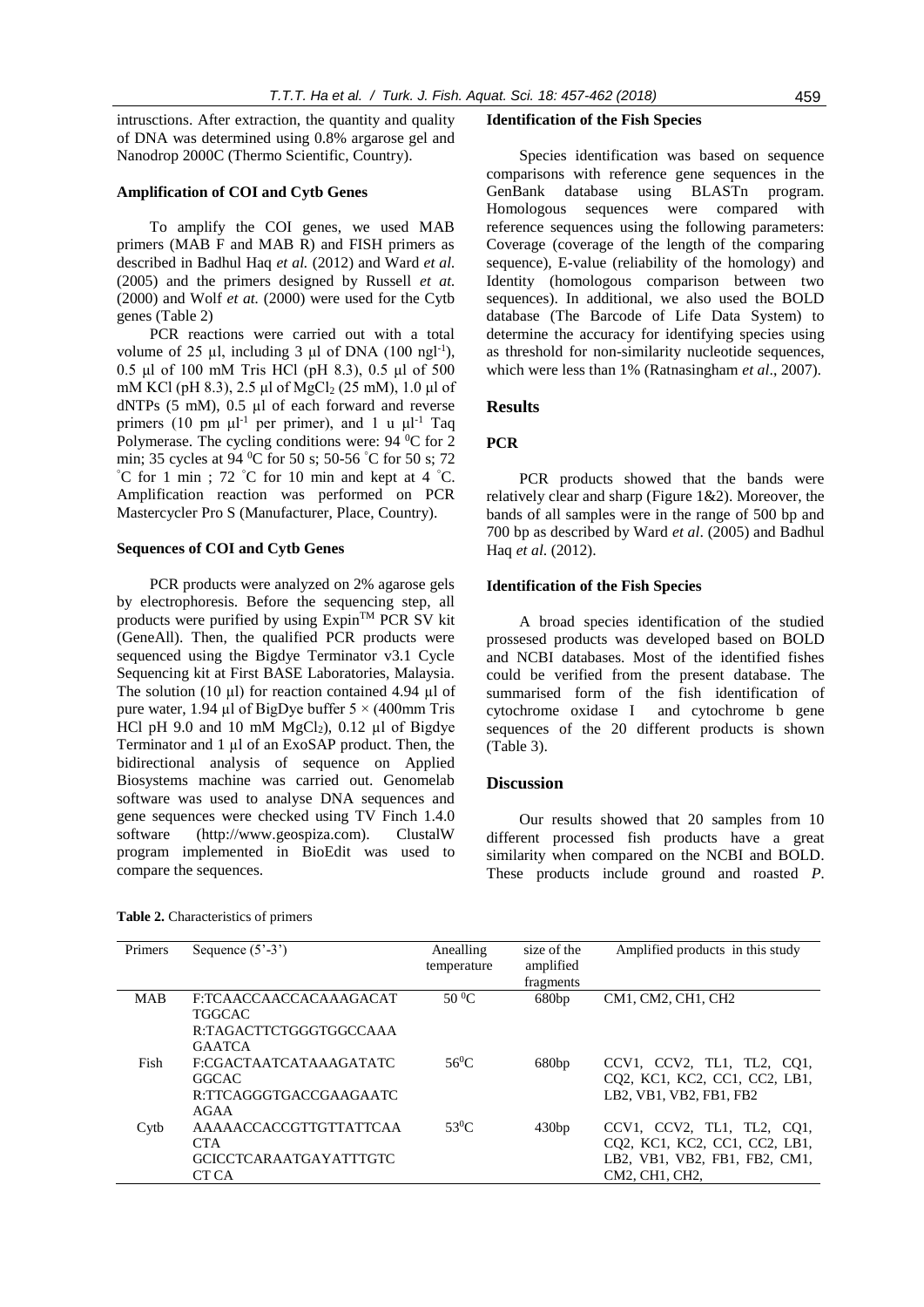*hypophthahalmus* with cinnamon (CQ2), dry fillet of *P. hypophthahalmus* (KC2), ball of ground and roasted *P. bocourti* (CCV1, CCV2), ball of ground and roasted *P. bocourti* with dill (TL2), ball of ground *P. bocourti* (VB1), fillet of *P. hypophthahalmus* rolled with flour (LB1, LB2), ball of ground *P. bocourti* (FB1, FB2), roll of roasted *Oncorhynchus mykiss* (CH1, CH2), fillet of *Prionace glauca* (CM1, CM2). Both samples of ground and grilled *P.bocourti* (CC1, CC2) were not found on the BOLD database, however, the analysis on the NCBI of these samples showed a relatively high similarity (99%). In addition, the sequences of Cytb of 20 samples confirmed our results with the COI gene. Hence, the accuracy of these analysis results could be acceptable to identify the species.

In the present study, 7 samples (KC2, LB1, LB2, CH1, CH2, CM1, CM2) from 4 processed fish products were labeled correctly based on the high similarity to GeneBank reference COI and Cytb (99% to 100% when compared on NCBI and 100% when compared on BOLD). However, 12 samples (CC1, CC2, CQ1, CQ2, CCV1, CCV2, VB1, VB2, TL1, TL2, FB1, FB2) from 6 processed fish products presented differences iwith their GenBank references suggesting that these products were mislabeled. Even if our sampling size (20 samples) is not large enough to account for significant percentage this represent an overall percentage of 60% of mislabeled products suggesting a very large scale mislabeling of these fish products.

Incorrect labeling were mostly detected within the Pangasius catfish family and most mislabelling were found in *P. hypophthalmus* products mislabeled as *P. bocourti.* In fact, the price of *P. bocourti* catfish is cheaper than that of *P. hypophthalmus* catfish. Therefore, commercial fraud issues for processed fish products can be eliminated in the present study. The mislabeling of these products could be due instead to simple confusion between names of these two fish species. Producers might not accurately check the scientific name of the raw fish materials before processing them and unintentionally confuse their names. Mislabeling has been reported in many countries and markets. Carvalho *et al*. (2010) revealed that 80% of the surubim (*Pseudoplatystoma spp*.) whole fish fillet products sold in the Brazilian market was mislabeled. To solve that problem this country had published a formal list of common names of fish species used in processed products (Carvalho *et al*., 2011).

DNA barcodes have been used to identify fish species in numerous products made from different species, such as tuna (Terol *et al*., 2002), cod (Espineira *et al*., 2008), anchovy (Jérôme *et al*., 2008) and shark (Barbuto *et al*., 2010). Filonzi *et al*. (2010) have used DNA barcode for COI and cytb genes in some catfish products and showed that 32% of these fish products were mislabeled, including 26% of errors with closely related species. Their conclusion



**Figure 1.** PCR products using Fish primer (left) and MAB primer (right). \* Number 1 to 10: PCR products of samples CCV1, CCV2, TL1, TL2, CQ1, CQ2, KC1, KC2, CC1, CC2, respectively. Number 11 to 20: products of samples LB1, LB2, VB1, VB2, FB1, FB2, CH1, CH2, CM1 and CM2, respectively. M: Marker, 100bp



#### **Figure 2.** PCR products using Cyth primers.

Number 1  $\rightarrow$  10: PCR products of samples CCV1, CCV2, TL1,TL2, CQ1,CQ2, KC1, KC2, CC1 and CC2, respectively. Number  $11 \rightarrow 20$ : PCR products of samples LB1, LB2, VB1, VB2, FB1, FB2, CH1, CH2, CM1, CM2, respectively. M: Marker, 100bp.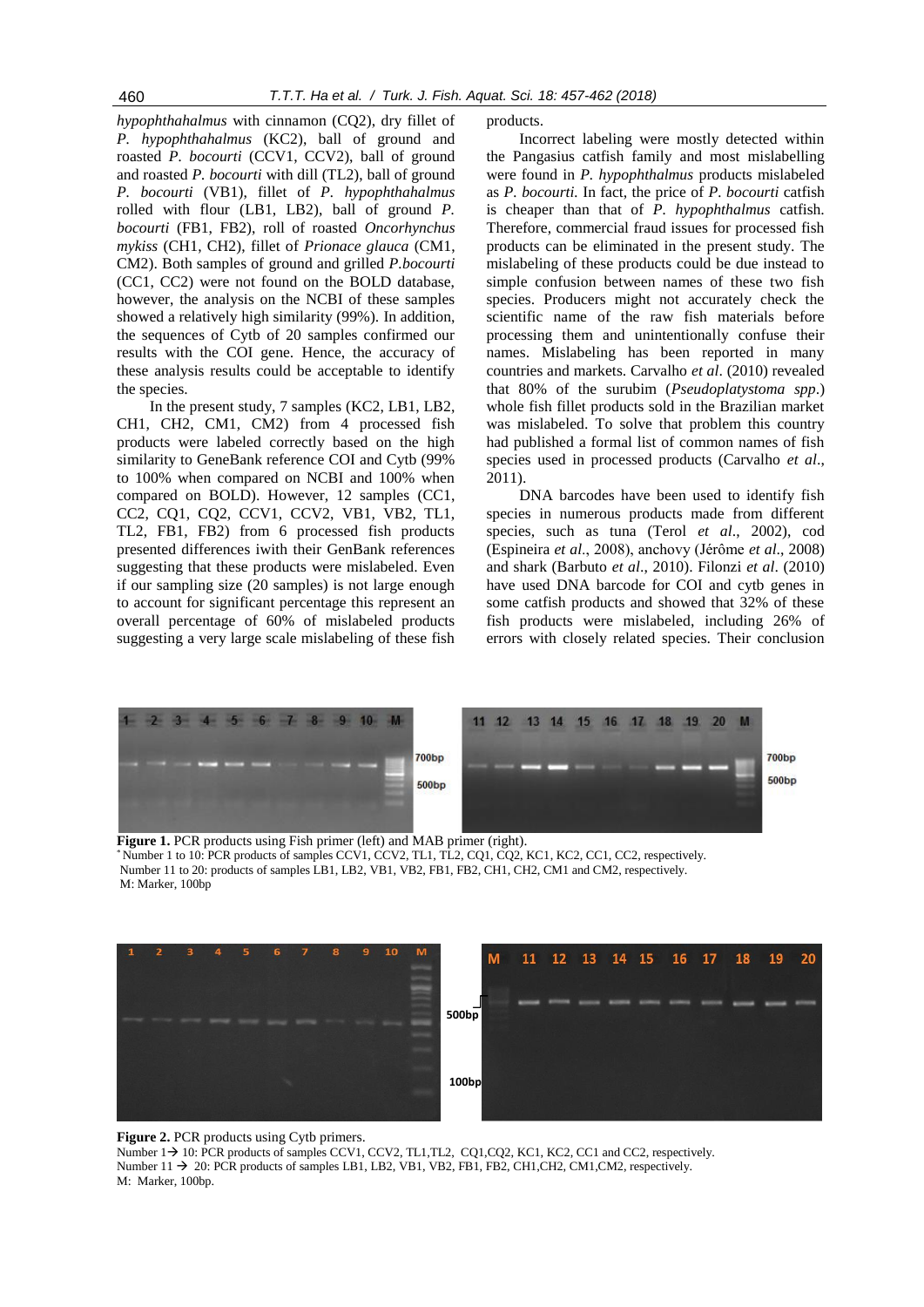Code of<br>sample Name of product COI Cyt b Species similarity Similarity % Note Species similarity<br>NCBI BOLD Note NCBI NCBI Similarity<br>% NCBI NOTE Note NOTE NOTE NOTE NOTE NOTE CC1 Ground and grilled *Pangasius bocourti P. P*.<br> *hypophthalmus* 99 No × *P. hypophthalmus* 99 CC2 Ground and grilled *Pangasius bocourti P. hypophthalmus* <sup>99</sup> No <sup>×</sup> *P. hypophthalmus* <sup>99</sup> <sup>×</sup> CQ1 Ground and roasted *Pangasius hypophthahalmus* with cinnamon  $h$ ypophthalmus *hypophthalmus* <sup>95</sup> No <sup>×</sup> *P. hypophthalmus* <sup>99</sup> <sup>×</sup> CQ2 Ground and roasted *Pangasius hypophthahalmus* with cinnamon *P. P. 99* 100 × *P. hypophthalmus* 99 *hypophthalmus* 99 KC1 Dry fillet of *Pangasius hypophthahalmus P. hypophthalmus* <sup>95</sup> No *P. hypophthalmus* <sup>99</sup> KC2 Dry fillet of *Pangasius hypophthahalmus P. hypophthalmus* <sup>99</sup> <sup>100</sup> *P. hypophthalmus* <sup>99</sup>  $CCV1$  Ball of ground and roasted *Pangasius bocourti P.*<br>hypophthalmus *hypophthalmus* <sup>99</sup> <sup>100</sup> <sup>×</sup> *P. hypophthalmus* <sup>99</sup> <sup>×</sup> CCV<sub>2</sub> Ball of ground and roasted *Pangasius bocourti P. hypophthalmus* <sup>99</sup> <sup>100</sup> <sup>×</sup> *P. hypophthalmus* <sup>99</sup> <sup>×</sup> TL1 Ball of ground and Roasted *Pangasius bocourti* with dill *P. r*. *prophthalmus* 97 No × *P. hypophthalmus* 99 TL2 Ball of ground and Roasted *Pangasius bocourti* with dill *P. hypophthalmus* <sup>99</sup> <sup>100</sup> <sup>×</sup> *P. hypophthalmus* <sup>99</sup> <sup>×</sup> CV1 Ball of ground *Pangasius bocourti P. hypophthalmus* <sup>99</sup> <sup>100</sup> <sup>×</sup> *P. hypophthalmus* <sup>99</sup> <sup>×</sup> CV2 Ball of ground *Pangasius bocourti P. hypophthalmus* <sup>97</sup> No <sup>×</sup> *P. hypophthalmus* <sup>99</sup> <sup>×</sup> LB1 Fillet of *Pangasius hypophthahalmus* rolled with flour *P. hypophthalmus* <sup>100</sup> <sup>100</sup> *P. hypophthalmus* <sup>99</sup> LB2 Fillet of *Pangasius hypophthahalmus* rolled with flour *P. hypophthalmus* <sup>100</sup> <sup>100</sup> *P. hypophthalmus* <sup>99</sup> FB1 Burger of *Pangasius bocourti P. P.*  $\frac{P}{\text{hyp} + P}$  100  $\frac{P}{\text{hyp}} + \frac{P}{\text{hyp}} + \frac{P}{\text{hyp}}$  99 FB2 Burger of *Pangasius bocourti P. hypophthalmus* <sup>100</sup> <sup>100</sup> <sup>×</sup> *P. hypophthalmus* <sup>99</sup> <sup>×</sup> CH1 Roll of roasted *Oncorhynchus mykiss Oncorhynchus mcornynchus* 99 100<br>*mykiss* 99 100 *Oncorhynchus mykiss* <sup>99</sup> CH2 Roll of roasted *Oncorhynchus mykiss Oncorhynchus mykiss* <sup>99</sup> <sup>100</sup> *Oncorhynchus mykiss* <sup>99</sup> CM1 Fillet of *Prionace glauca Prionace glauca* 99 100 *< Prionace glauca* 99<br>CM2 Fillet of *Prionace glauca Prionace glauca* 99 100 *< Prionace glauca* 99 CM2 Fillet of *Prionace glauca Prionace glauca* 99 100 *Prionace glauca* 99

**Table 3.** Identification of fish species by the analysis of COI and Cytb genes and comparison the similarity to NCBI and BOLD databases

"" shows the same species between analysis results and products."

"×" represents the difference in species between analysis results and products.

"No" means no species name found in BOLD.

was that the commercial fraud on these products was high  $($  - 42%).

## **Conclusion**

Analysis and comparison of sequence of COI and Cytb gene fragments with the NCBI gene references and the BOLD databases showed that 40% of processed fish products were correctly labeled while 60% of the total processed fish products have been recorded as mislabeled. Most of the mislabeling products were due to confusion of scientific names between *P. bocourti* and *P. hypophthalmus* and no commercial frauds were found. These finding suggest that it is necessary to better determine fish species in the processed products and to help transformers and producers to correctly label their fish-processed products.

### **Acknowledgement**

This study was conducted with the financial support from the national project "Research on the development and application of DNA barcoding on catfish (*Pangasianodon hypophthalmus*)" funded by Ministry of Agriculture and Rural Development, Viet Nam.

#### **References**

- Badhul, H.M.A., Azarudeen, M. D., Vignesh, R., Kumar, A. T.T. & Srinivasan, M. (2012). Identification and intra species delineation of ornamental silver pompano *Trachinotus blochii* (Lacépède, 1801) with DNA barcodes*.* International Research Journal of Biochemistry and Bioinformatics 3: 26-36. http://www.interesjournals.org/IRJBB
- Barbuto, M., Galimberti, A., Ferri, E., Labra, M., Malandra, R., & Galli, P. (2010). DNA barcoding reveals fraudulent substitutions in shark seafood products: The Italian case of "palombo" (*Mustelus* spp.). Food Research International, 43, 376-381. [http://dx.doi.org/10.1016/j.foodres.2009.10.009](https://doi.org/10.1016/j.foodres.2009.10.009)
- Carvalho, D.C., Neto, D.A., Brasil, B.S., & Oliveira, D.A. (2011). DNA barcoding unveils a high rate of mislabeling in a commercial freshwater catfish from Brazil. Mitochondrial DNA 22(1): 97-105. [http://dx.doi.org/10.3109/19401736.2011.588219](http://doi.org/10.3109/19401736.2011.588219)